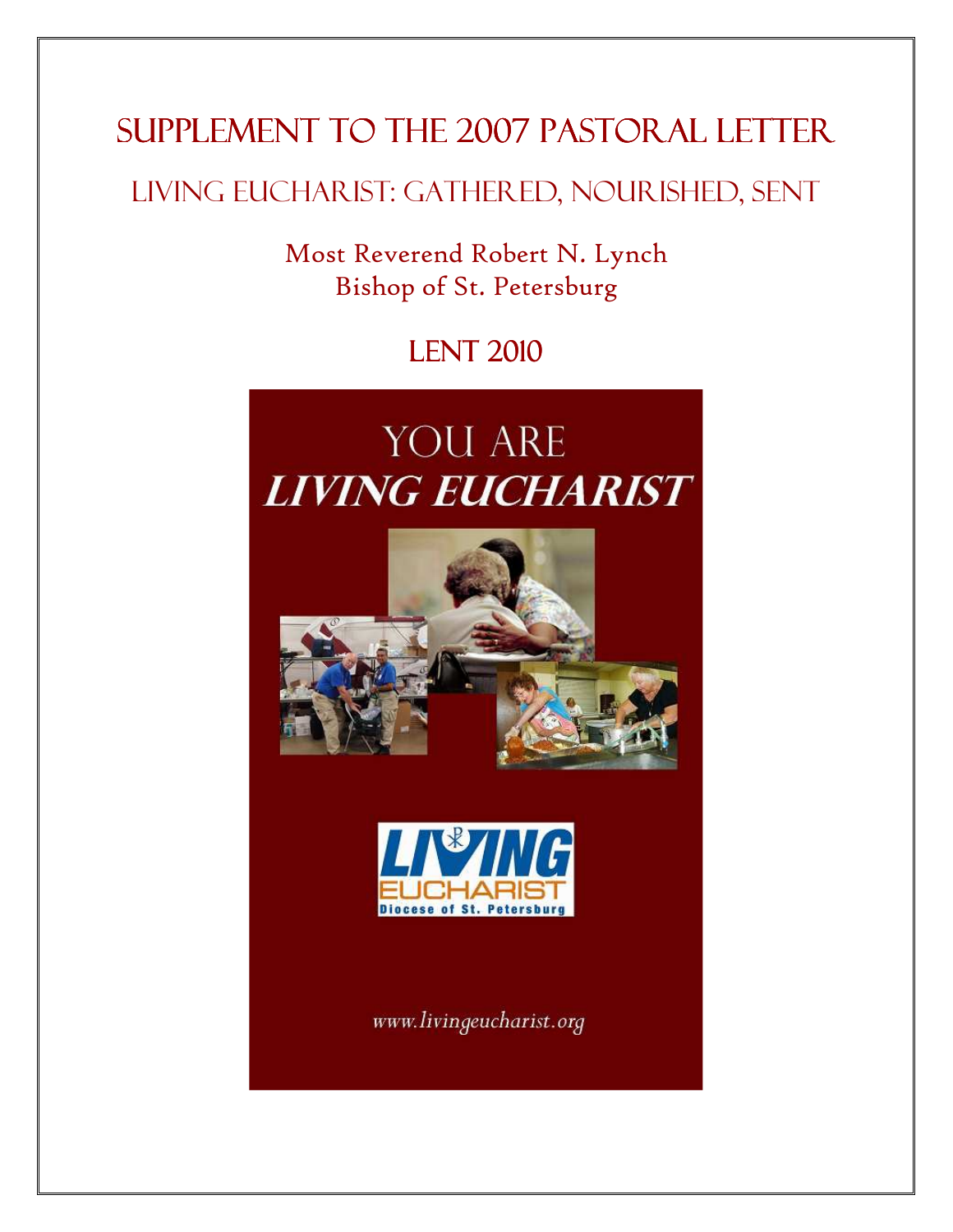#### **Introduction**

Ask any Catholic about the purpose of the season of Lent and most will tell you it is a time for "giving up" things – like candy, soda, or even a bad habit or two. This thought and practice seems to be a part of the DNA that makes up every Catholic.

Likewise, those same individuals will say how much they look forward to the end of the Lenten season. By the time Holy Week rolls around, they are ready to imbibe in those long-forsaken delights – perhaps even slip back into that bad habit again.

At its core, however, Lent is about *metanoia* – that is, a deep and sincere change of heart. Any practice, like fasting, which is embraced during this season, should lead to a change that will hopefully last a lifetime.

On the Friday after Ash Wednesday, the prophet Isaiah describes what real fasting is:

*"This, rather, is the fasting that I wish: releasing those bound unjustly, untying the thongs of the yoke; setting free the oppressed, breaking every yoke; sharing your bread with the hungry, sheltering the oppressed and the homeless; clothing the naked when you see them, and not turning your back on your own. Then your light shall break forth like the dawn, and your wound shall be quickly healed." (Isaiah 58)* 

Two years ago, I issued my pastoral letter *Living Eucharist: Gathered, Nourished, Sent*. 1 Referring to the Concluding Rite at Mass, I reminded the faithful that the last few words spoken there ("Go in peace to love and serve the Lord") required that every Catholic "has his or her special work to do in proclaiming the Church's mission of healing, mercy, justice and proclaiming the Good News" (p. 18).

Truly the Mass is not static. It is not an end to itself. It is not an opportunity for me to be with Jesus in isolated union or communion. Rather, the Mass pushes me out *into* the world to be Christ *for* the world.

Certainly, this admonition is captured in the third and final theme for my Living Eucharist initiative: Sent. As a result, I would like to share with the faithful of the Diocese of St. Petersburg this supplement to my pastoral letter. In doing so, I trust that all Catholics will reflect on and discern how we "carry the Christ whom we receive in Communion out into the world, e.g. the ministries of mercy and justice."<sup>2</sup>

#### **Rooted in Baptism**

While our mission to the world is strengthened by our participation in the Mass, it is first rooted in our baptism. It seems appropriate then, to share a story with you about this first sacrament of initiation.

Recently, I spoke with a young couple that experienced sacramental preparation in their parish in order for their infant daughter to receive Baptism. They shared with me that as the catechist led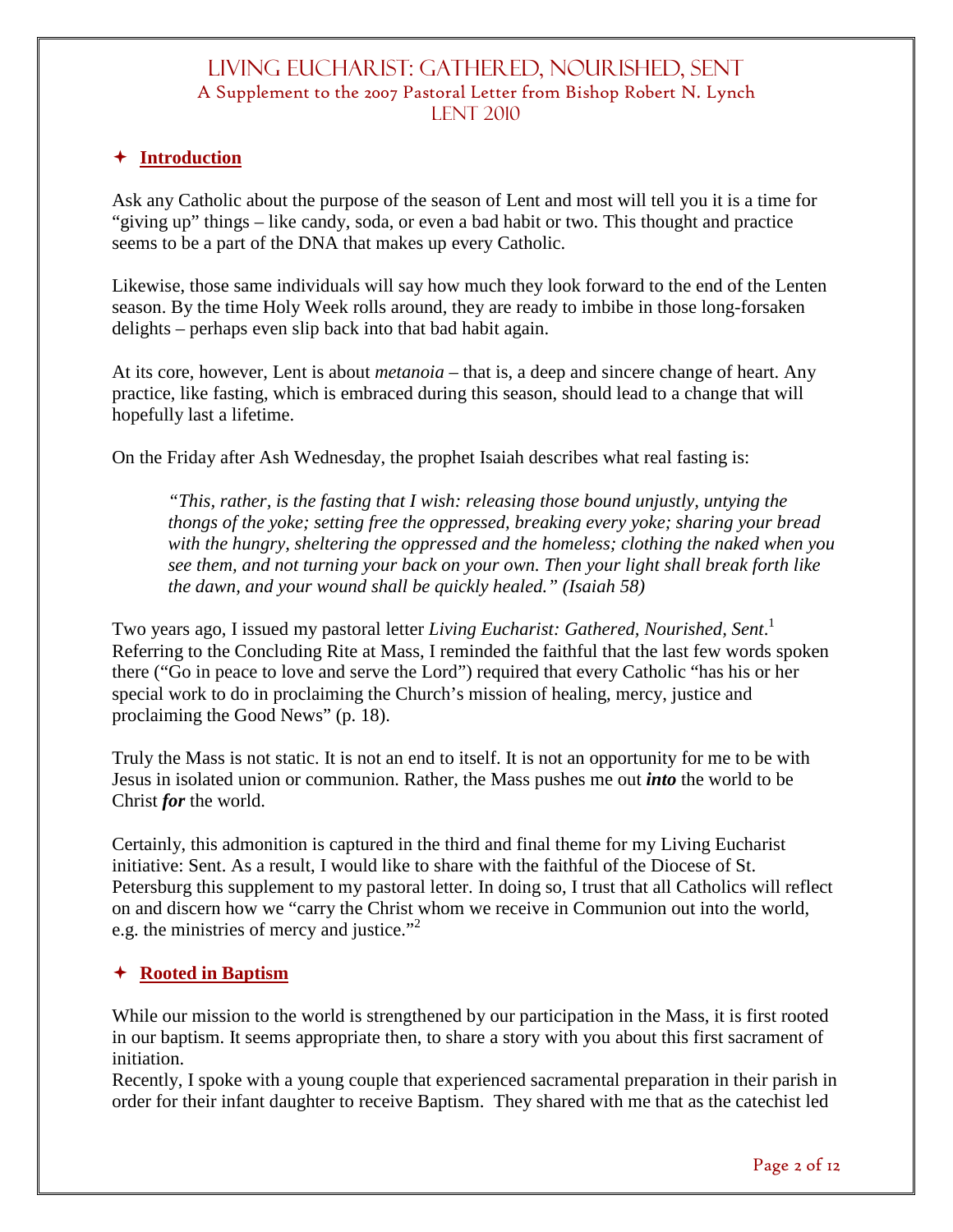them through the Rite of Baptism, explaining what would happen in each part of the ceremony and the significance of each symbol of the Rite, she periodically paused to ask the couple various questions:

- Do you really "get" what you are accepting on behalf of your child?
- Do you realize what this means in terms of the way you live your faith?
- Do you know that when you are anointed with Chrism as priest, prophet and king that you are being commissioned to evangelize?
- Are you willing to accept your role in helping your daughter to live her faith, to share her faith, and to change the world because of her faith?
- Do you realize that the real work begins after receiving the Sacrament of Baptism?
- Are you ready to be involved in mentoring your child in the faith and in turn, open yourself to an ongoing and deeper relationship with Jesus Christ and the Church?"

The husband said that these questions hit him in a way that he did not expect. He felt walls crumbling within him and doors opening. He had never thought of Baptism in this way and wondered why no one had ever told him this before!

He wondered how he could have made it this far in life without ever making the connection that he had been commissioned, that he had been sent forth in Baptism to build the kingdom of God here on earth. He shared with me that he was now beginning to see that in order for the Church to be about its mission, he was going to have to make some decisions to be more intentional in sharing the gifts that God had given him.

Maybe you know that your Baptism sends you to be a disciple of Jesus Christ and therefore a steward of the gifts that you have been given or maybe you are hearing this for the first time. Perhaps you are on a path of living out your baptismal call and building the kingdom of God is your life's work and then again, maybe you've strayed from that mission.

We are made in the image of God and have a deep longing and desire for God. We have also been created to be social beings who want and need to be in relationship with other human beings. Through these relationships we come to know God and God invites us to participate in a divine community of loving relationships, the Trinity.<sup>3</sup>

The Sacrament of Baptism introduces us into relationship with the Trinity. We are baptized in the name of the Father, Son and Holy Spirit. We are made adopted children of God and have become partakers of the divine nature, members of Christ and co-heirs with him, and temples of the Holy Spirit.<sup>4</sup> Because we participate in the divine life of the Trinity, we are invited to live completely as community. We are not individuals living in an isolated world; we are communal beings who need to move beyond our self-centered ways so that we may enter into right relationship with all of creation, including all our brothers and sisters. This is not an option. Our path to God is a journey with and in community.<sup>5</sup> This is why I am sharing this supplement to my pastoral letter with you.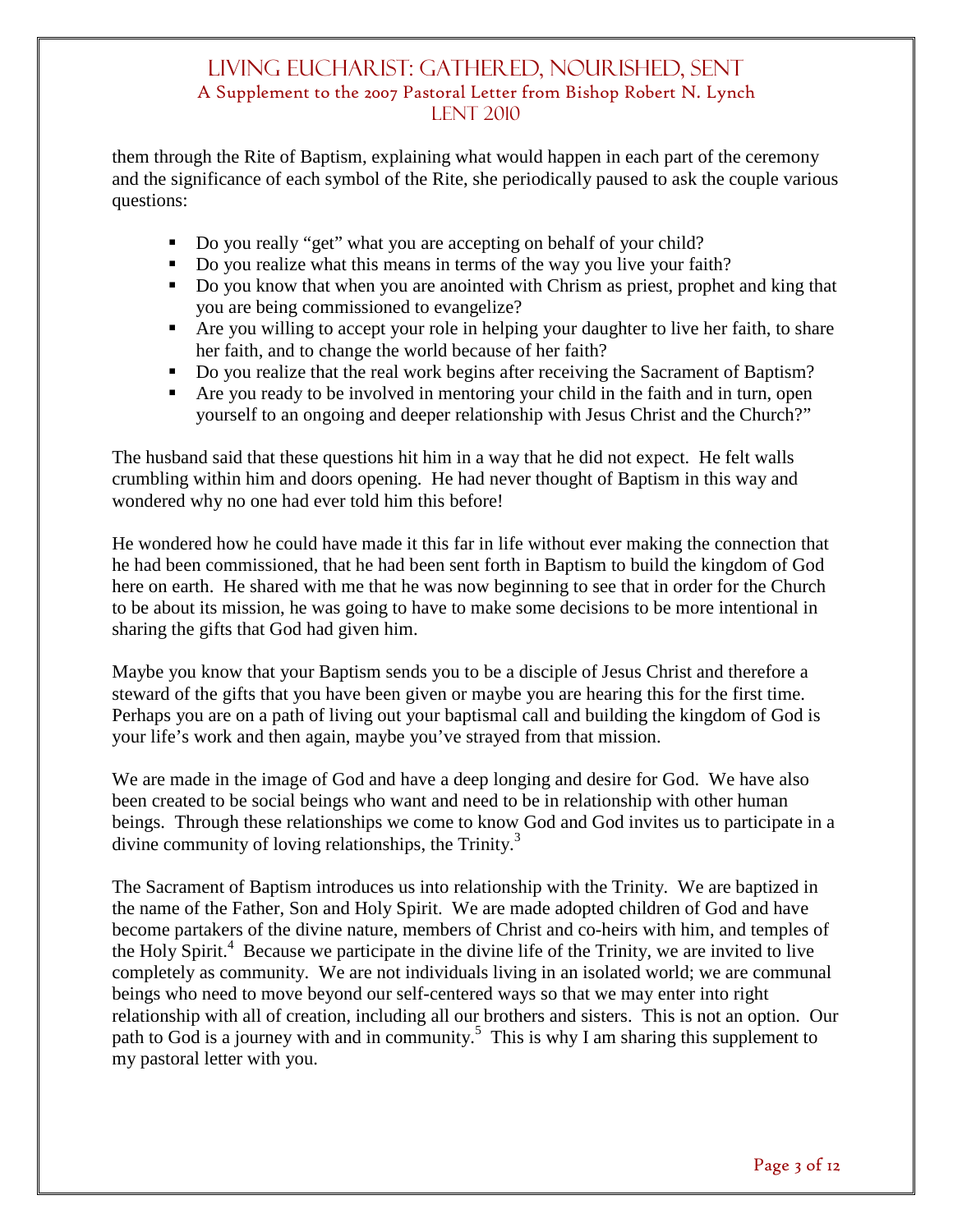#### **Evangelization: Spreading the Good News**

God models for us what we are to be about – people in relationship who work together to deepen and strengthen the bonds that unite us. To carry this out, we need to "do" and not just "say." In other words, the Trinitarian mystery that we are baptized into, that we pray and teach in the Creed, is the foundation for the faith that must be lived in our everyday life. The Great Commission sends us out into the world to teach others "to do" all that Jesus has taught us – to evangelize!<sup>6</sup>

The word "evangelization" comes from a Greek word which means to convey good news. For us as Christians, it means "bringing the Good News of Jesus Christ into all the strata of humanity, and through its influence transforming humanity from within and making it new."<sup>7</sup> We do this by bearing witness to God, revealed by Jesus Christ, through the Holy Spirit in a simple and intentional way, through word of mouth and through actions. We bear witness that in God's Son, Jesus Christ, God has loved the world – that in God's Incarnate Word, God has given being to all things and has called all men and women to eternal life.<sup>8</sup> At its essence, evangelization is the proclamation of salvation in Jesus Christ and the response of a person in faith, which are both works of the Spirit of God.<sup>9</sup>

Evangelization is concerned with creating, recognizing, fostering and developing opportunities to encounter Jesus Christ so that we may be moved to faith in Jesus, to conversion of life in Christ, to communion with other disciples in the Church and to live and work in solidarity because it makes us aware that whatever we do for others, especially for the poorest, we do for Christ.<sup>10</sup> Therefore, evangelization is not a program or one item on an agenda, it is the agenda! It is a process, a way of life, a way of becoming disciples and of living as disciples of Jesus in the world. It is the reason for our hope (1 Peter 3:15) and the reason that each ministry exists in the Church. As Pope Paul VI confirmed in *Evangelii Nuntiandi*:

*"...the task of evangelizing all people constitutes the essential mission of the Church. It is a task and mission which the vast and profound changes of presentday society make all the more urgent. Evangelizing is in fact the grace and vocation proper to the Church, her deepest identity. She exists in order to evangelize, that is to say, in order to preach and teach, to be the channel of the gift of grace, to reconcile sinners with God, and to perpetuate Christ's sacrifice in the Mass, which is the memorial of His death and glorious resurrection." (#14)*

The Eucharistic Liturgy and the Sacraments invite us into and support us in this relationship with Jesus, into this new humanity. It is through the Sacraments of Initiation that we are initially gathered, nourished and sent to evangelize, to live lives according to the Gospel. Evangelization is not an option; it is the responsibility of all disciples. When Jesus ascended into heaven, he told his followers:

*"Go, therefore, and make disciples of all nations, baptizing them in the name of the Father, and of the Son, and of the holy Spirit, teaching them to observe all that I have commanded you." (Matthew 28:19-20)*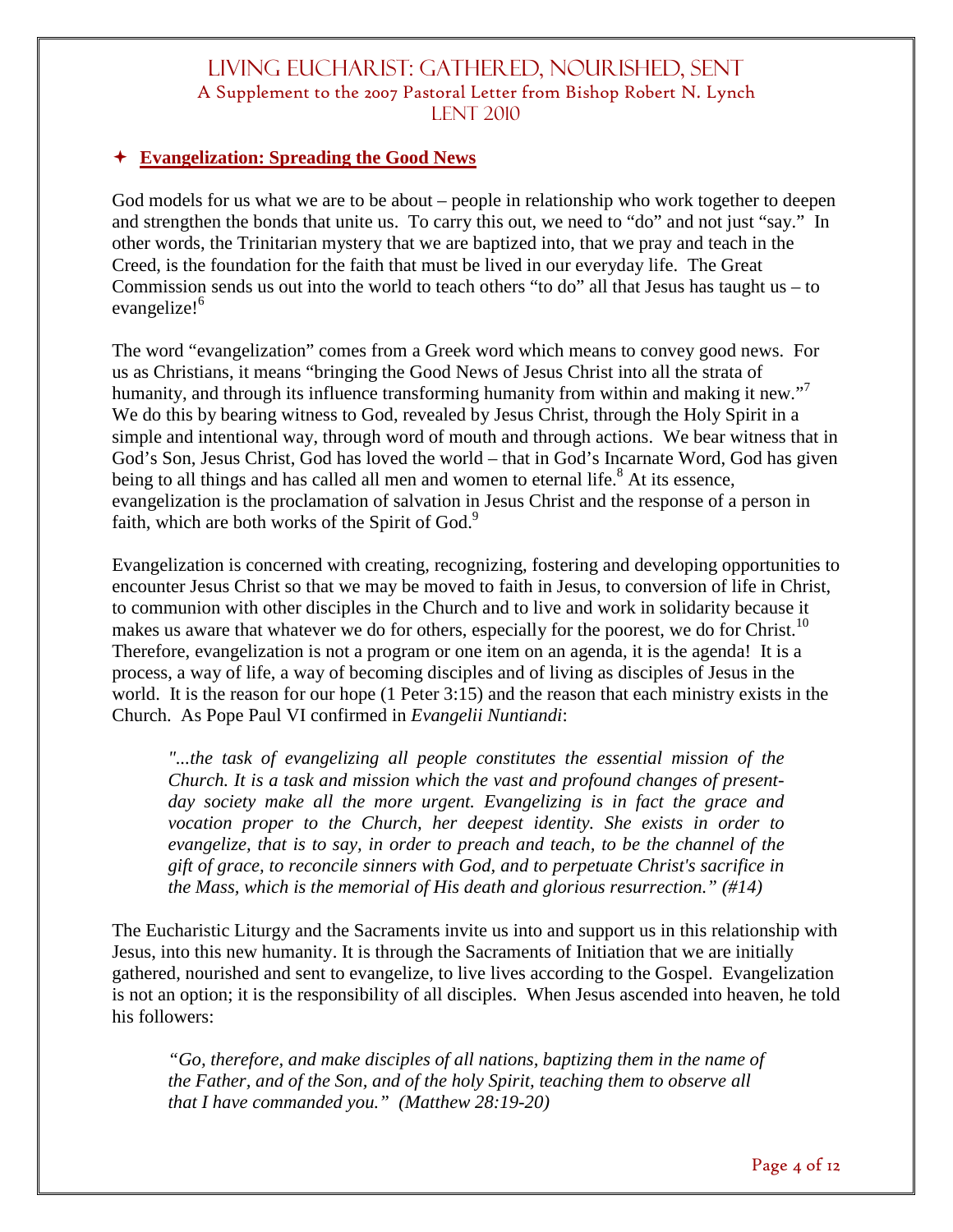It is through Baptism that we share in this responsibility to evangelize. When we are anointed Priest, Prophet and King, we are commissioned to live the faith fully and with enthusiasm as disciples, to share our faith and to invite others into a relationship with Jesus, and we are commissioned to transform the world because of our relationship with Christ.<sup>11</sup> The Church evangelizes when she seeks to convert the individual and the community, the activities in which they engage, and the lives and environment which are theirs.<sup>12</sup> The fruits of evangelization are changed lives and a changed world!

Various documents of the Church and leaders in Catholic evangelization have noted the varied elements and stages in the evangelization process: the renewal of humanity, witness, explicit proclamation, inner adherence, entry into the community, acceptance of signs, apostolic initiative.<sup>13</sup> As Eucharistic people, we are nourished by the Body and Blood of Christ to intentionally build the kingdom of God on earth – in our communities, our parishes, our neighborhoods, and in our own families.

Being "sent" means that we are to be Eucharist to others, that we are creating an atmosphere conducive to the work of the Holy Spirit, in the way in which we structure our parishes, in our individual behaviors and attitudes, and in the way we reach out to the larger community. Of course, the Spirit will move where and when the Spirit wills, but imagine the possibilities when we are helping to usher in that process!

In order to reach a full understanding of the Church's evangelizing activity and to create an effective environment for evangelization to happen it is necessary to take stock in how we are doing. Are we creating opportunities for:

- People to encounter one another and to build relationships in the parish and with individuals and communities beyond the parish?
- Lived experiences to be shared and for connecting our lived experiences with the stories of faith, thereby helping others to encounter Jesus Christ?
- Conversion of heart, mind and action to occur in our lives and in the lives of others and then creating an environment that welcomes, loves, and supports those who are joining the community of faith in various ways?
- Ongoing discipleship, where we learn what it means to grow as followers of Jesus Christ so as to live as a community of disciples and disciple makers and stewards of the gifts we've been given?

We have been commissioned to evangelize and the Church is the vehicle for this mission. Let us further discover how our vocation helps us to live in charity and justice the essential mission of transforming our lives and our world for Christ.

## **In Charity and Justice**

The Eucharist transforms the worshipping community so that we may be people of hope and action. The fruit of our faith is love and the fruit of our love is service. As we reflect upon the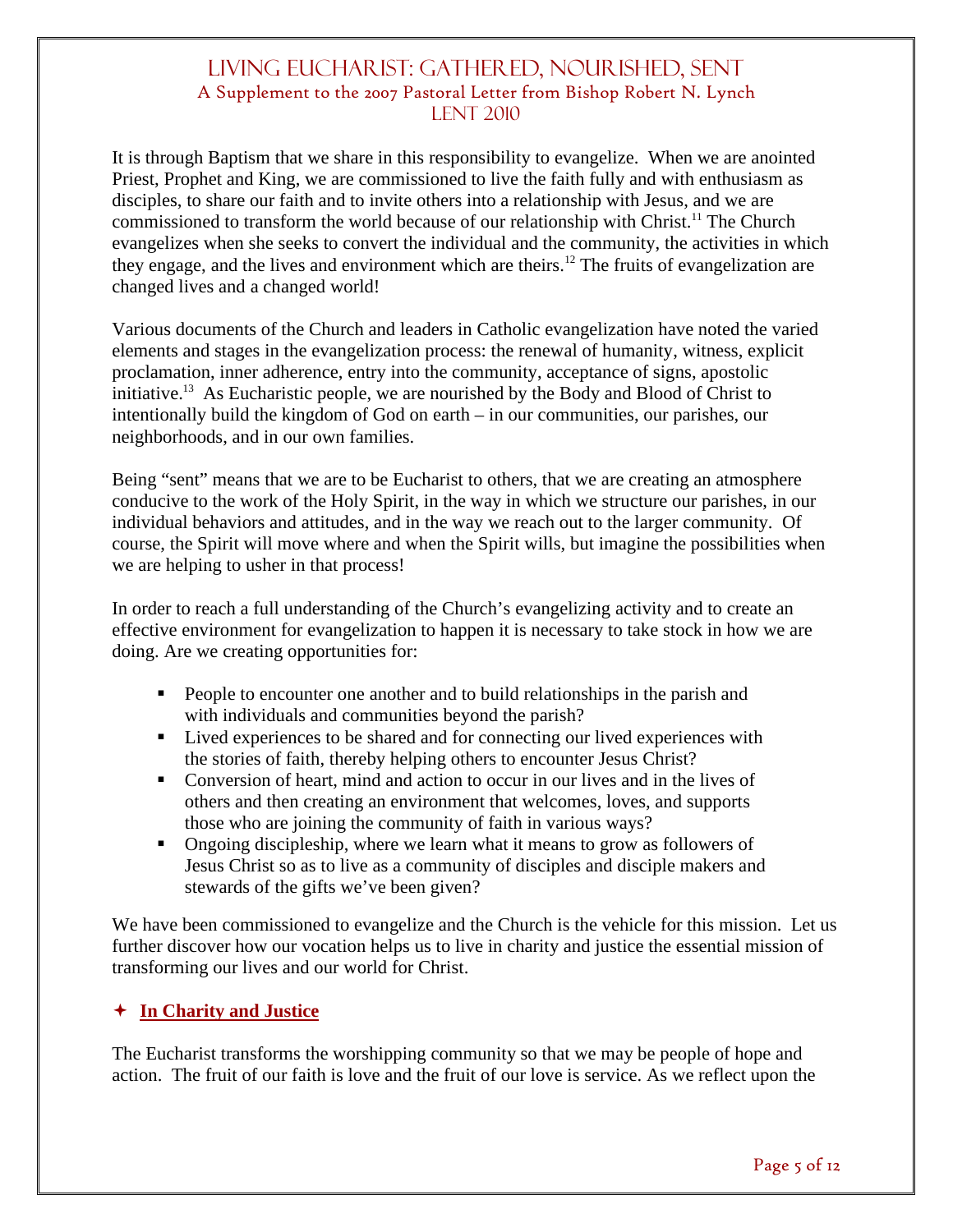principles of Catholic social teaching, we realize that we are called to work for charity and justice. It is often said that charity and justice are the two feet of social action, both of which are integral to the Christian life. Pope Benedict XVI teaches us in his latest encyclical *Caritas in Veritate*:

*"If we love others with charity, then first of all we are just towards them. Not only is justice not extraneous to charity, not only is it not an alternative or parallel path to charity: justice is inseparable from charity, and intrinsic to it." (#6)* 

There is a deep connection between discipleship and charity. Modeled by Jesus as he walked the earth, the disciples continued this work as noted in the Acts of the Apostles (chapter 6) when seven were selected to see that the needs of the widows were met.

Over time our faith tradition has developed what we have come to know as the corporal works of mercy<sup>14</sup> serving the poor and marginalized. It is these corporal or immediate physical needs that are usually met through acts of charity.

Charity (or direct service) addresses the painful symptoms of social problems. The People of God are usually quite generous with their resources, especially in times of natural or man-made disasters. Our charitable outreach takes place in countless and varied ways. We stock our food pantries, collect supplies for hurricane relief, comfort the sick, and provide alternatives for women in crisis pregnancies.

Through our support of Catholic Relief Services and Parish Twinning efforts we grow in solidarity with other communities and countries who are struggling. Disciples also perform acts of charity when they seek to provide comfort or spiritual assistance to those who are suffering or alone.

Direct service is needed, but justice goes beyond charity. Justice addresses the underlying social causes of individual problems and works for long-term social change. Justice asks: "Who are the owners? Who makes the decisions? How are they made? Who benefits?" When we seek justice, we are not only benevolent givers, we work side by side and hand in hand with our sisters and brothers who are poor or oppressed.

The struggle for justice requires us to examine traditional structures and various models and approaches to ministry. The charitable actions in our faith communities are no substitute for the more demanding work of justice. We must be willing to leverage our strengths, talents, and gifts with all leaders in ministry who are working for a just society. We work to impact local, state, and federal legislation that promotes the common good. We support community organizing groups and other efforts to create long-term, sustainable change in our communities.<sup>15</sup>

Working for justice in our society requires both voice and action. If we stand on the foot of charity alone, we will surely tumble. The Jesus we encounter in our liturgy, in Word and Eucharist, gives us the strength to work for justice throughout the world. I challenge every parish to embrace ministries that will work to build a more equitable society.<sup>16</sup>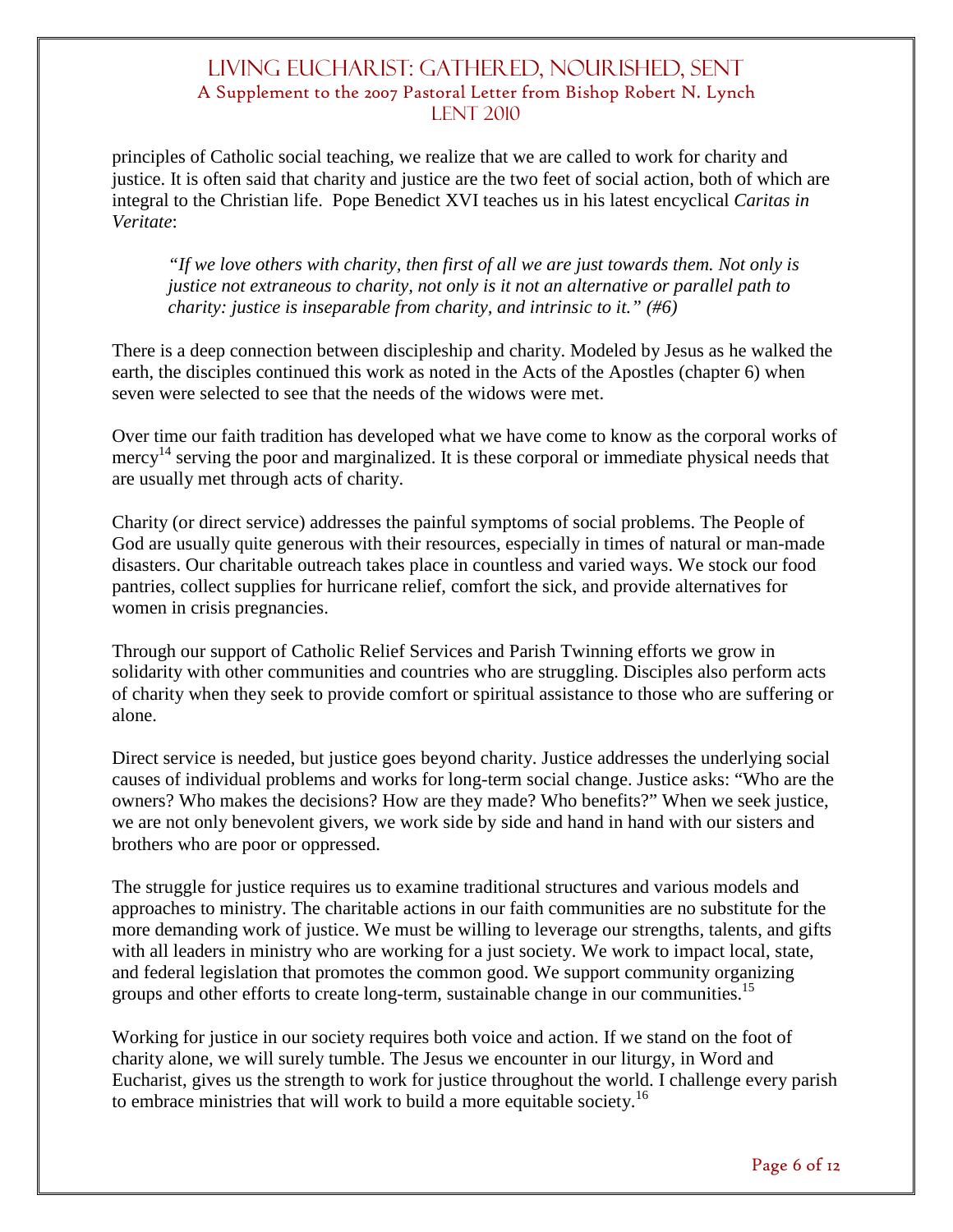#### **Parish Social Ministry**

Rooted in prayer and worship, parish social ministry is an organized effort in the parish to bring the Gospel to life by serving those in need through acts of charity and building the kingdom of God by working to transform societal structures that perpetuate injustice.

As the United States Bishops stated in their document, *Communities of Salt and Light,* "effective social ministry helps the parish not only do more, but be more – more of a reflection of the gospel, more of a worshiping and evangelizing people, more of a faithful community. It is an essential part of parish life."

Jesus was quite clear in the Gospel of Matthew (Chapter 25), that we are measured by how we serve "the least" of our brothers and sisters. This is not just a message to us as individuals, but to us as Church, as the Body of Christ, as a faith community. Parishes are challenged with the responsibility to go beyond their boundaries – to the hungry, the homeless, the sick, those in prison, the stranger (cf. Mt 25:31). As *Communities of Salt and Light* emphasizes*,* "a parish cannot really proclaim the gospel if its message is not reflected in its own community life."<sup>17</sup>

It is important to know that parish social ministry is not a separate entity or activity of the parish. Rather, it is coordinated and collaborative effort of a team of people that seek to promote justice and mercy throughout the parish and its various ministries. Below are examples of ways in which parish social ministry is integrated in the parish. This team of people – which can look differently in each parish – serve as a resource for the liturgical commission, formation team, outreach ministries, advocacy committee, and other parish groups.

Therefore, how can a faith community foster and promote parish social ministry?

First, parish social ministry must be anchored in prayer and worship. Reflecting upon the Gospel, planning hymns and songs that reflect the Gospel message, developing petitions that point to addressing the poor and marginalized, and selecting appropriate prayers for liturgical prayer and Sunday liturgy are examples of promoting Catholic Social Teaching and parish social ministry.

Second, taking advantage of opportunities to teach and preach about the social teachings of the Gospel goes hand in hand with our prayer and worship. This is essential to us as Catholics because many of our sisters and brothers have not heard about our social teaching.

Third, renewing the earth primarily takes place as we encounter and live in society. Most of our life takes place during family time, work, and as citizens in society. Therefore, the social message of the Gospel must be made real to the faithful – supporting, encouraging, and sustaining them to live the mission of Jesus in the public arena, in the marketplace, in the neighborhood, and in their family. As Church we are called to help the people of God live the Gospel in their multiple environments.

Fourth, it is necessary that the parish seek out and provide opportunities for parishioners to get involved in serving the poor and marginalized as well as offer a platform or network to advocate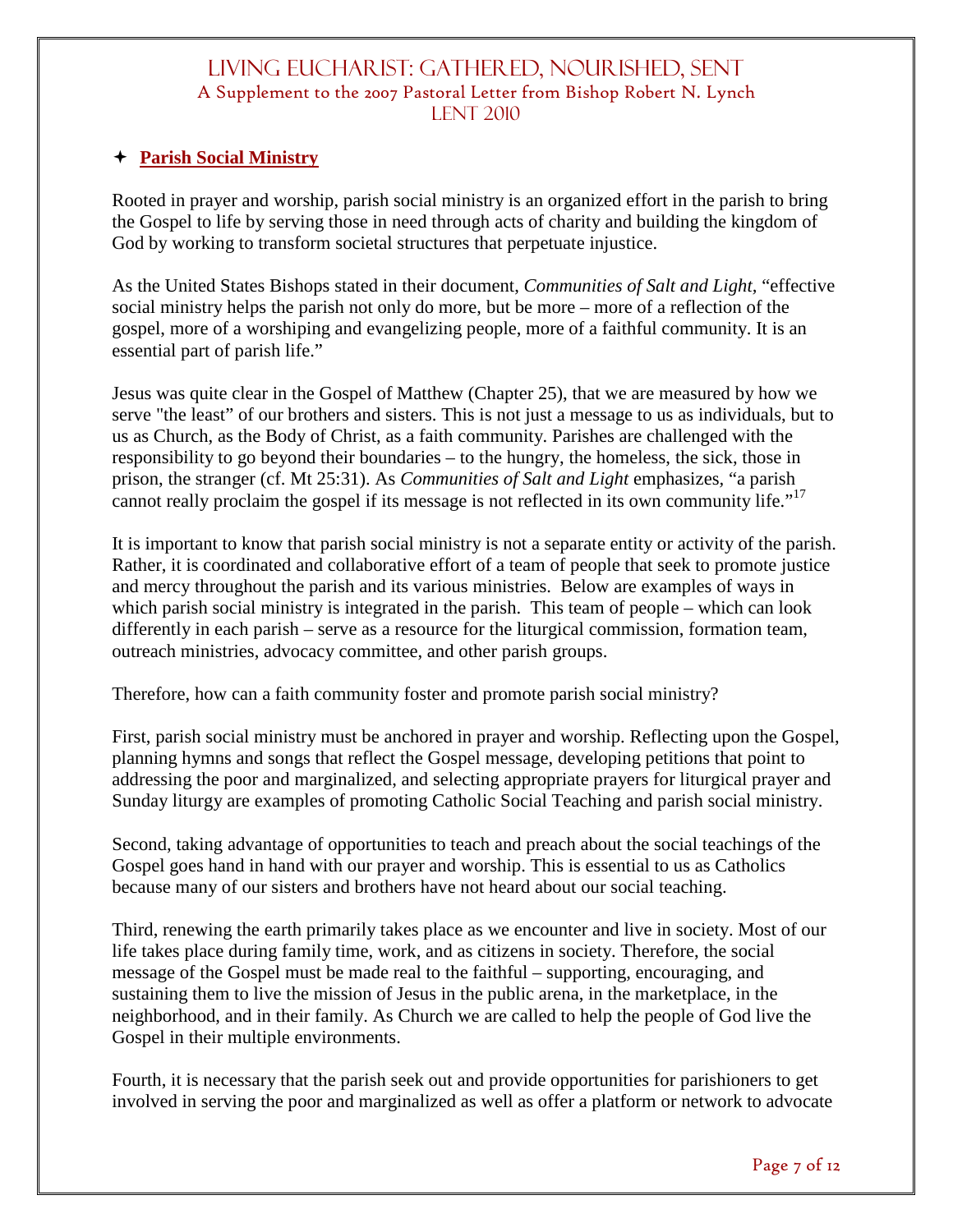for justice. An example would be to get involved in legislative action that promotes the teachings of the Church. This means reviving a sense of political responsibility among the faithful to be informed and active citizens in the dialogue regarding the values and vision that guide our communities, our businesses, and our nation. Other examples include encouraging parishioners to be involved in one of their parish's outreach efforts – working with the Society of St. Vincent de Paul, visiting the sick or homebound, social concerns/respect life ministry, or other Ministries of Mercy<sup>18</sup> for the homeless, poor, or marginalized.

Finally, building a sense of solidarity with those beyond our borders nourishes and challenges our sense of being a universal Church. An example is forming a relationship with another parish (usually in a developing country) by parish twinning. This form of ministry has opened doors to new relationships that foster solidarity with those of different cultures overcoming perceived barriers such as race, religion, gender, economic status, culture and nationality.

As parishes seek to better reflect the mission of Jesus in the world, the items outlined above are key components that need to be carefully implemented. For, it is through parish social ministry that the work for charity and justice takes place. It is in parish social ministry that being "Sent" is manifested. As such, I charge each parish in the Diocese of St. Petersburg to embrace or renew its commitment to work for greater mercy and justice in our communities and the world. Every parish must be ready to assist those who wish to serve in these ministries. In addition, the parish must promote these ministries among the faithful since these ministries manifest one of the basic reasons that parishes exist.

#### **Sent in Peace to Love and Serve the Lord and One Another**

As I stated briefly above, most of our life happens at home, in community, and in the workplace. It is at this junction of life where we encounter the primary relationships in our lives. Yes, we are sent to the world, but the world also includes the individuals we meet in daily life. For instance, do we know someone seeking answers to faith questions, a single parent struggling to raise children, an adult caring for an elderly loved one, someone who has lost a close relative, or an individual wrestling with health issues? It is these, our neighbors, that we are called to serve.

It is essential that we become more conscious of those around us who are suffering, who have never heard of Jesus or who are no longer gathering with us on Sunday.

In business and the workplace doing the right thing the right way and putting our faith into action is vital if we are to become a truly integrated Catholic. Hope is restored when ethical decisions that respect the dignity of the human person, the family, and creation are considered nonnegotiable in the market square. This is our responsibility as baptized Christians in the public arena. The work environment is a place where we live out our faith daily.

Yes, the risks are real. These challenges can be enormous, frightening, and intimidating. Where do we begin? How can we transform ourselves, our family, our communities, businesses, and the world? From where does the strength come? The strength comes from the Eucharist. It is Jesus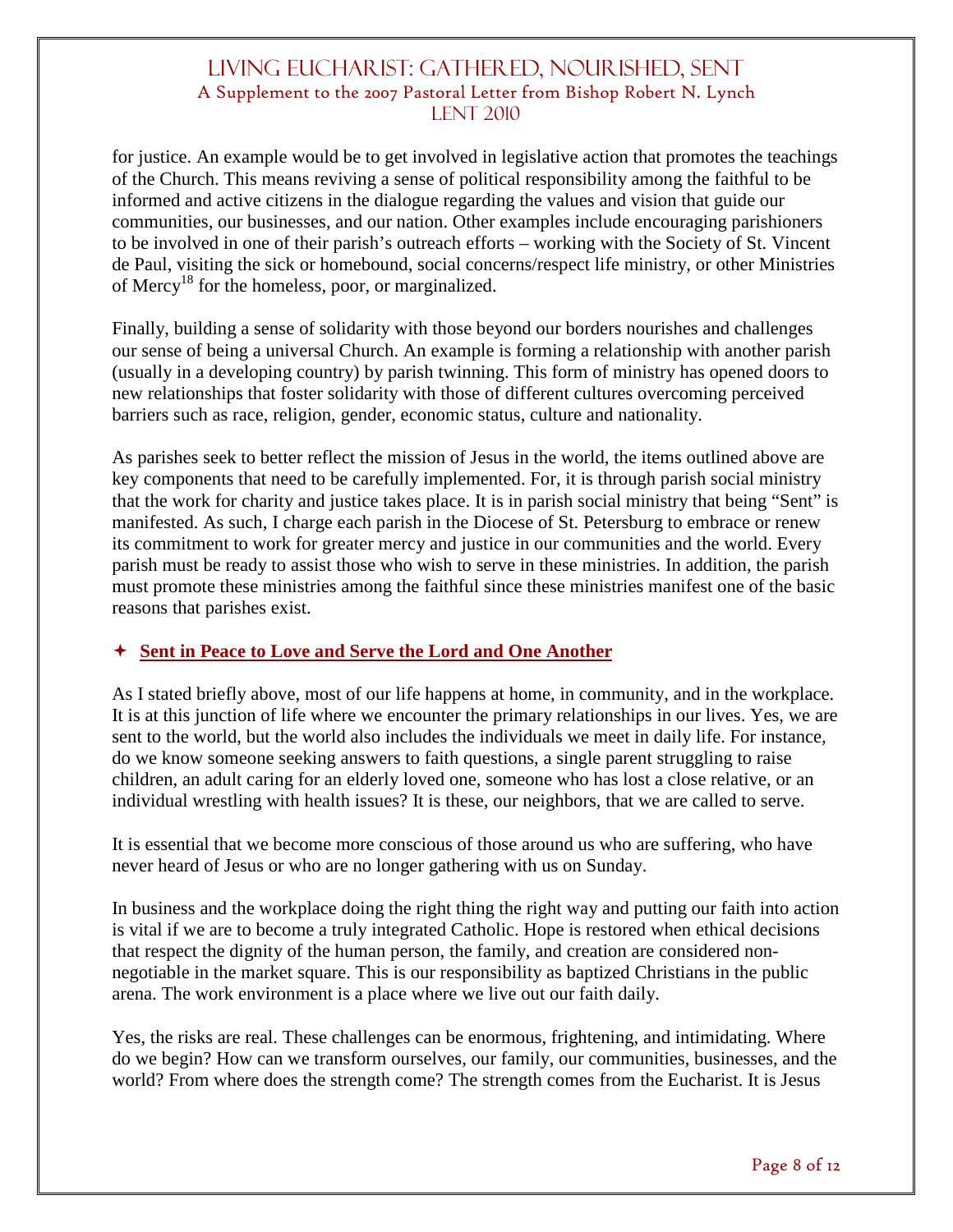who heals, nourishes, comforts, consoles, strengthens, and convicts us to go forth being another Christ to the world.

We gather every Sunday bringing our lives with all of its celebrations, joys, hopes, wounds, weaknesses, and fears to be formed by God's Word and transformed by the Eucharist.

This paschal mystery sustains us with hope, faith, and love so that we can continue to persevere in our baptismal calling, committed to this journey as a pilgrim people in a pilgrim Church. We are sent forth to be Jesus to the world.



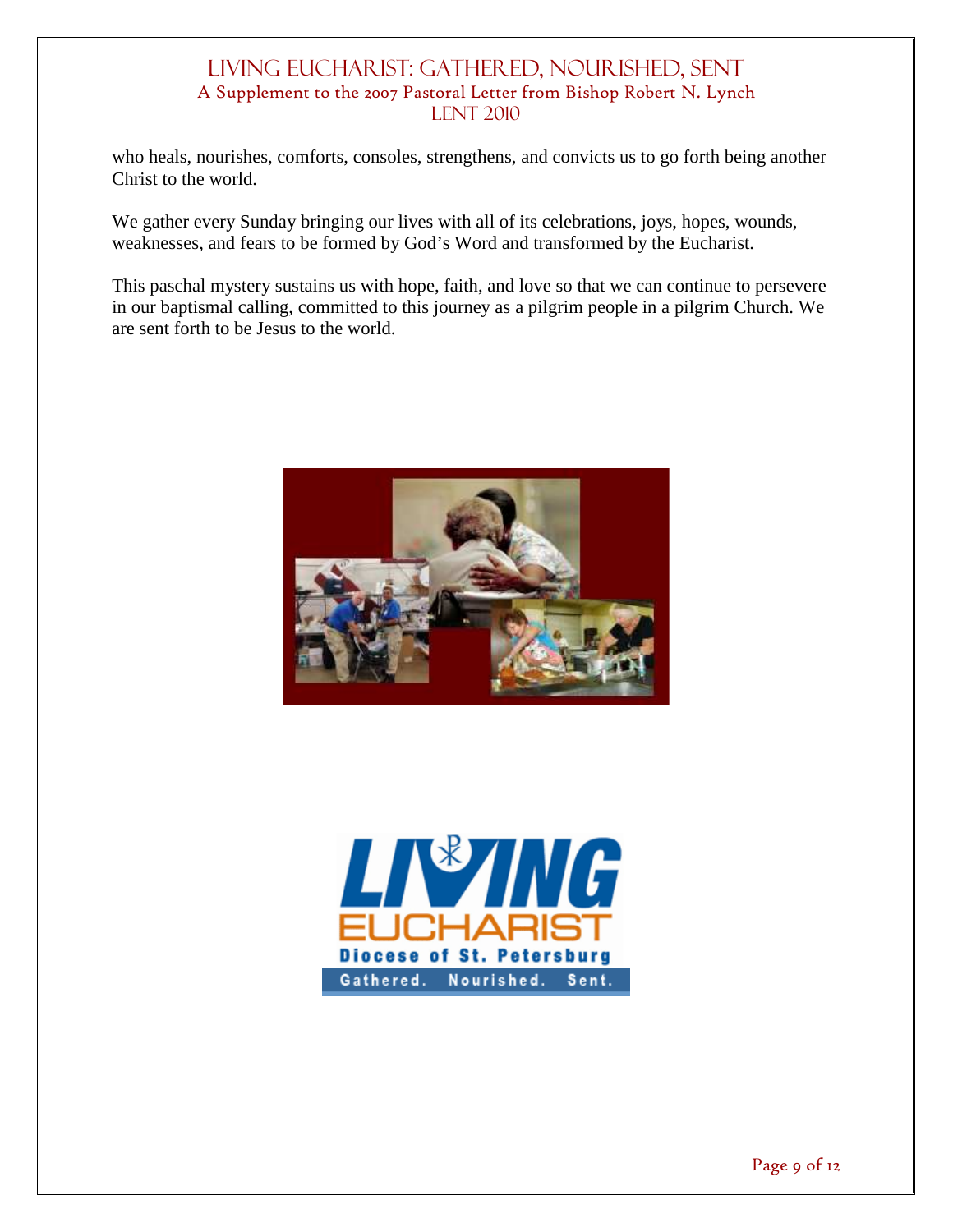# Study Questions

- **Introduction** (*Page 2*) based on the pastoral letter *Living Eucharist: Gathered, Nourished, Sent* issued by Bishop Lynch in December, 2007.
	- 1. The Mass ends rather abruptly with these or similar words: "Go in peace to love and serve the Lord." What does the Eucharist (which we have celebrated and received) send us out to do? What is the correlation between worship and service? Why is this important?
	- 2. Pope John Paul II wrote in his Apostolic Letter, *Dies Domini* (On Keeping the Lord's Day Holy), "The Eucharistic celebration does not stop at the church door" and that there is "the liturgy after the Liturgy." What does this mean for you?
	- 3. What are you doing to bring about the Kingdom of God? What are some concrete ways that we, as a parish community, might invite and encourage each other to be Eucharist to one another and to the world?
	- 4. What area of service or issue of concern is something you embrace or want to embrace in your life? Why?
	- 5. Charity (mercy) is about taking care of immediate needs of others (providing food, clothing, shelter). Justice attempts to promote or embrace changes in systems (economic, social, environmental) for the common good. Why does the Church insist that Catholics are to be involved in all these efforts?

## **Rooted in Baptism** (*Page 2*)

- 1. How do the questions posed by the catechist to the couple resonate with me?
- 2. What gifts have I been given that I could share with others to help build the kingdom of God?
- 3. How am I living as an active member of a faith community? What must I do to intentionally give and receive in this faith community?

## **Evangelization: Spreading the Good News** (*Page 4*)

- 1. What evidence would there be to convict me of being a Catholic Christian? How does my life bear witness to God living in and through me?
- 2. How is the parish intentionally living the essential mission of the Church? What processes and structures help the parish to keep this focus?
- 3. How does the community of believers support and uplift me in living my baptismal call? How do I support others in their vocation?
- 4. If my parish ceased to exist, what difference would that make in the larger community?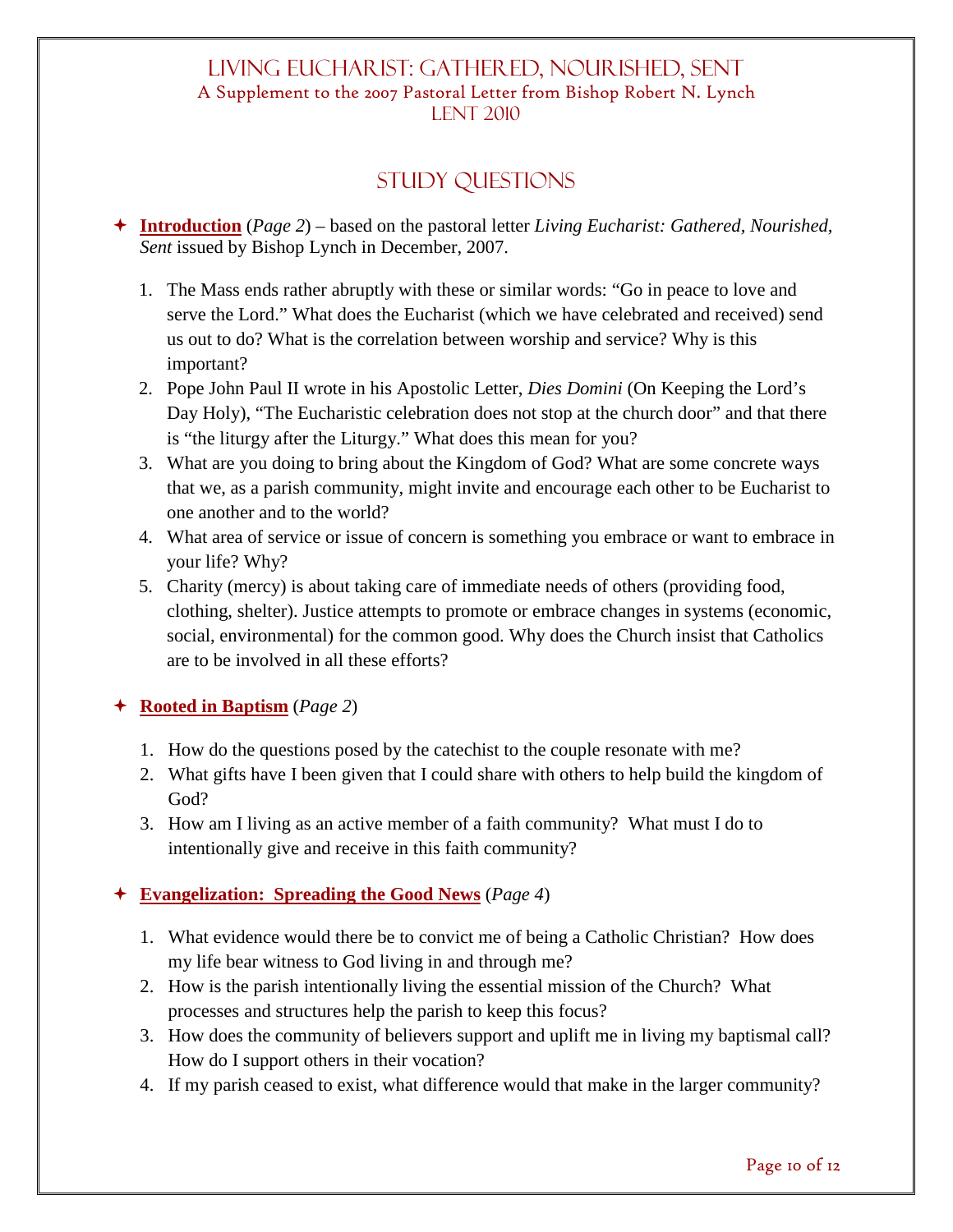- 5. How is my parish, small community, ministry creating opportunities for people to encounter one another, allowing for the building of relationships within the parish and with individuals and communities beyond the parish?
- 6. How is my parish, small community, ministry creating opportunities for conversion of heart, mind, and action to occur in my life and in the lives of others?
- 7. How is my parish, small community, ministry creating an environment that welcomes, loves, and supports those who are joining the community of faith in various ways?
- 8. How is my parish, small community, ministry creating opportunities for ongoing discipleship, learning what it means to grow as a follower of Jesus Christ so as to live as a community of disciples and disciple makers and stewards of the gifts we've been given?

## **In Charity and Justice** (*Page 5*)

- 1. How have I been involved in charitable outreach?
- 2. When have I provided comfort or spiritual assistance to those who are suffering or alone?
- 3. Given the difference between charity and justice, name some ways that you and/or your parish community are working for justice.
- 4. In what situations have I addressed the underlying social causes of individual problems and worked for long-term social change?
- 5. How is the Spirit calling me to intentionally work for justice in our society through word and action?

## **Parish Social Ministry** (*Page 7*)

- 1. How is Catholic Social Teaching promoted in the prayer and worship of our parish?
- 2. What are the opportunities that we have in our parish to teach and preach about Catholic Social Teaching?
- 3. How are the People of God helped by the parish to live the Gospel within the family, workplace, and in society at large?
- 4. What are the opportunities we have in our parish to serve the poor and marginalized and offer a platform or network to advocate for justice?
- 5. How does our parish live in solidarity with those beyond our parish borders?